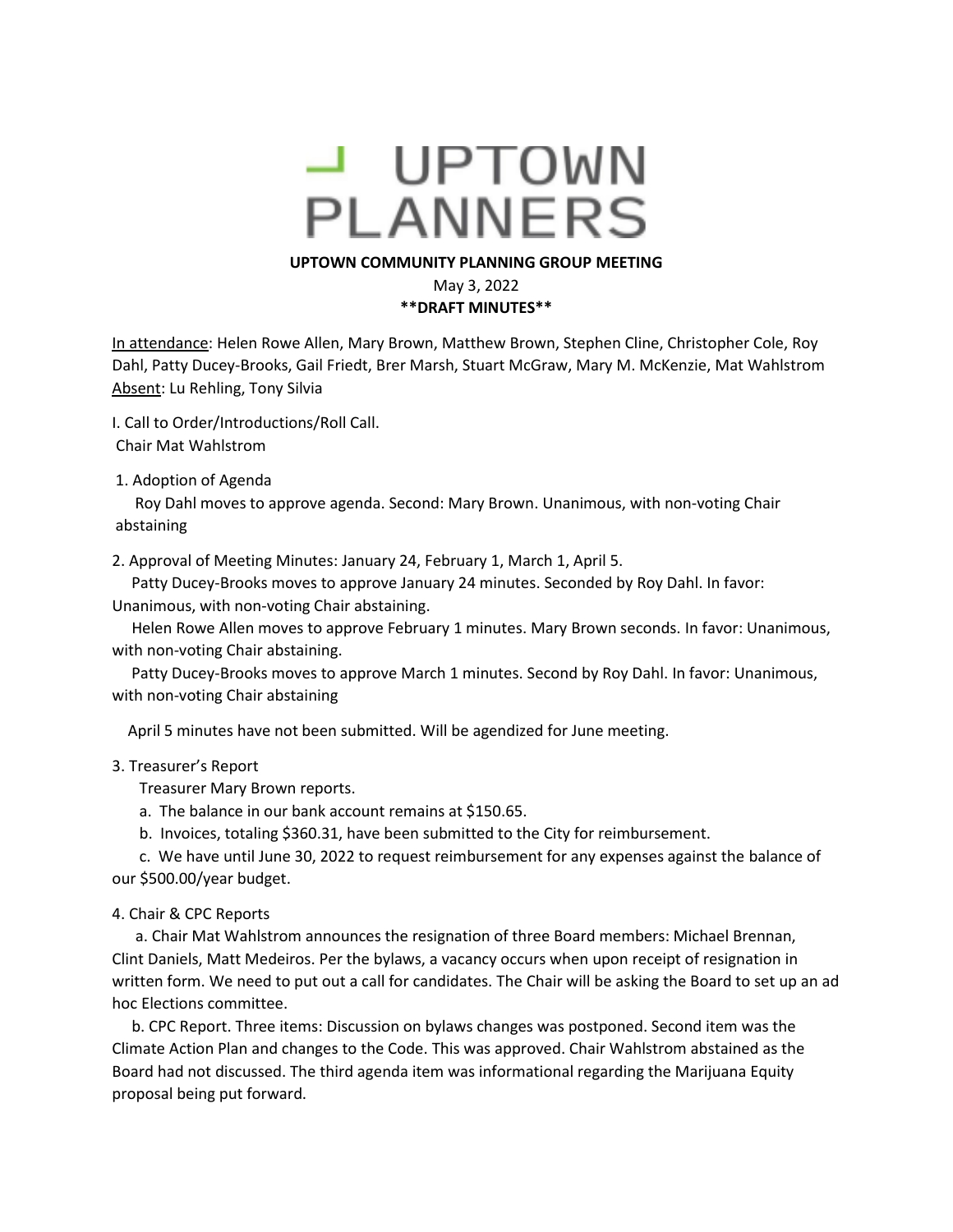## II. Non-agenda Public Comment

1. Clint Daniels began to read the letters of resignation from himself, Michael Brennan and Matt Medeiros.

Clint Daniels continues to speak, reading letters from Michael Brennan and Matt Medeiros, exceeding the two-minute limit. Point of Order by Chair Wahlstrom that this comment is not within the scope of public comment as it does not deal directly with land-use decisions. And it is not practice that letters of resignation get read into the record.

Time is up. Mat Wahlstrom attempts to adjourn the meeting until order is restored. Clint Daniels finishes his statement and leaves. Board members Brer Marsh and Steve Cline emphasize that public comment can concern any topic.

- 2. Sharon Gehl supports Daniels' right to read these letters into the record and offers to cede her time to Daniels.
- 3. Frank Pavel, retired oral surgeon from Mission Hills. Has serious concerns of the micro-unit project at Washington and Goldfinch. Came out of the blue, neighbors were not informed. Is this being fasttracked by the City. Former Planners Chair Soheil Nakhshab is the developer. Wahlstrom reached out to him; there was no response.
- 4. Daphne Falletti. Echoes the comments of Frank Pavel.
- 5. Keith L . Did the Washington and Goldfinch project sneak in under the complete communities concept? We are concerned about development creeping into our small neighborhood especially at the expense of historic homes.
- 6. Madeleine Pavel. There is no transparency. Suddenly these new projects appear with no community input. Mat Wahlstrom points out that Community Planning Groups have an advisory role. Chris Cole asks whether the Board is supposed to respond to public comments. Mat is trying to answer questions that people want to know.
- 7. Oscar Tavera supports this project.
- 8. Board member Brer Marsh explains that this is a by-right project, which means that if it meets the Code, height, and overlay requirements, the City has to let you build the project. CC 3-8 (Community Commercial). There were density benefits involved in the project. By-right projects to not come before Community Planning Groups.
- 9. Chris Cole. At last month's meeting, we discussed the Design Review Committee, and Chris believes that the Committee's time should not be spent reviewing by-right projects. But Chris suggests that we have a duty to be informed about them so that we can impart the information to neighbors who are more directly affected.
- 10. Patty Ducey-Brooks, new Design Review Committee chair, will work to make these developments more transparent.
- 11. Mat Wahlstrom hopes to reinstate a "Project Pipeline" tab to the Planners' website. Gail Friedt suggests that the Hillcrest Business Association list developing projects in their catchment area.
- 12. Helen Rowe Allen. Announced Mission Hills activities: Garden Walk, Community Yard Sale, Mission Hills Heritage walking tour.
- III. Representatives of Elected Officials, Agencies, and Institutions
- 1. David Mier. UCSD Medical Center. Update on the Bachman Place closure.